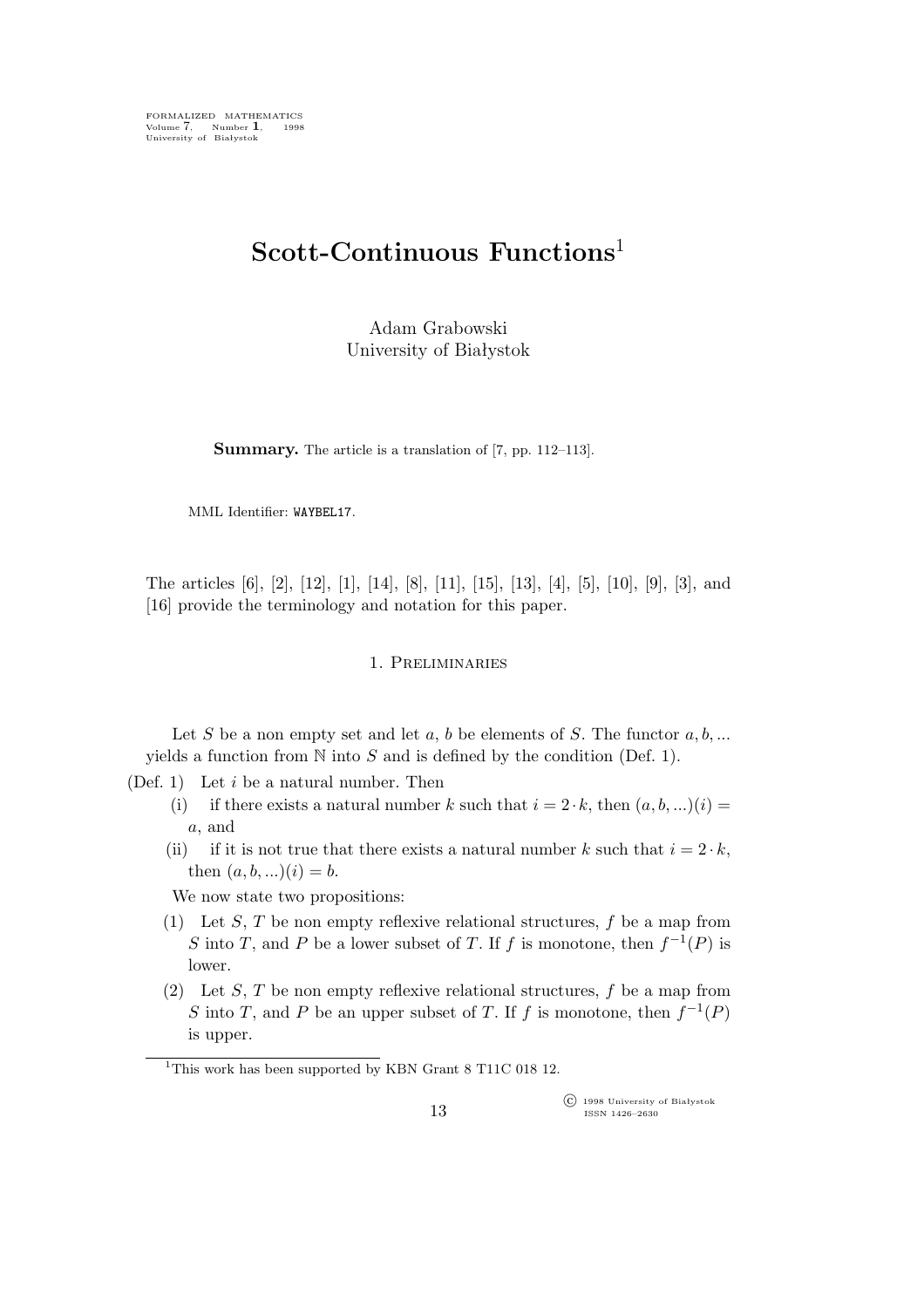## 14 ADAM GRABOWSKI

Let  $T$  be an up-complete lattice and let  $S$  be an inaccessible subset of  $T$ . Note that *−*S is directly closed.

Next we state the proposition

(3) Let  $S, T$  be reflexive antisymmetric non empty relational structures and f be a map from S into T. If f is directed-sups-preserving, then f is monotone.

Let S, T be reflexive antisymmetric non empty relational structures. Observe that every map from  $S$  into  $T$  which is directed-sups-preserving is also monotone.

Next we state the proposition

(4) Let S, T be up-complete Scott top-lattices and f be a map from S into T. If f is continuous, then f is monotone.

# 2. POSET OF CONTINUOUS MAPS

Let S be a set and let T be a reflexive relational structure. One can verify that  $S \rightarrow T$  is reflexive-yielding.

Let S be a non empty set and let T be a complete lattice. Observe that  $T^S$ is complete.

Let S, T be up-complete Scott top-lattices. The functor  $SCMaps(S, T)$  yields a strict full relational substructure of  $MonMaps(S, T)$  and is defined by:

(Def. 2) For every map f from S into T holds  $f \in \text{the carrier of SCMaps}(S, T)$ iff f is continuous.

Let S, T be up-complete Scott top-lattices. Note that  $SCMaps(S, T)$  is non empty.

# 3. Some Special Nets

Let S be a non empty relational structure and let  $a, b$  be elements of the carrier of S. The functor  $N \text{etStr}(a, b)$  yields a strict non empty net structure over S and is defined by the conditions (Def. 3).

 $(Def. 3)(i)$  The carrier of  $NetStr(a, b) = N$ .

- (ii) the mapping of  $\text{NetStr}(a, b) = a, b, ..., \text{ and}$
- (iii) for all elements i, j of the carrier of  $\text{NetStr}(a, b)$  and for all natural numbers *i'*, *j'* such that  $i = i'$  and  $j = j'$  holds  $i \leq j$  iff  $i' \leq j'$ .

Let S be a non empty relational structure and let  $a, b$  be elements of the carrier of S. Note that  $Netstr(a, b)$  is reflexive transitive directed and antisymmetric.

We now state four propositions: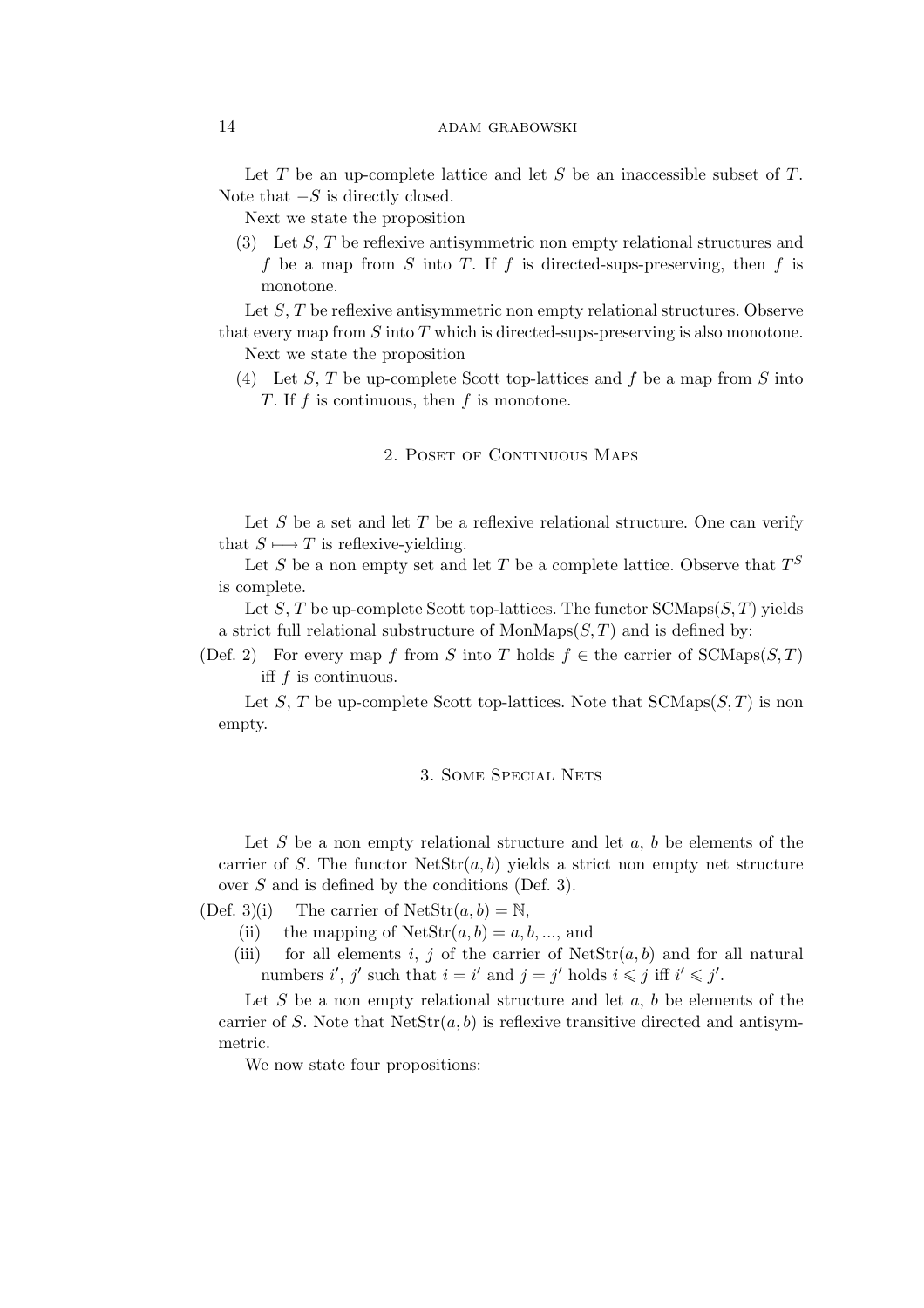- (5) Let S be a non empty relational structure,  $a, b$  be elements of the carrier of S, and i be an element of the carrier of  $\text{NetStr}(a, b)$ . Then  $(NetStr(a, b))(i) = a$  or  $(NetStr(a, b))(i) = b$ .
- (6) Let S be a non empty relational structure,  $a, b$  be elements of the carrier of S, i, j be elements of the carrier of  $\text{NetStr}(a, b)$ , and i', j' be natural numbers such that  $i' = i$  and  $j' = i' + 1$  and  $j' = j$ . Then
- (i) if  $(\text{NetStr}(a, b))(i) = a$ , then  $(\text{NetStr}(a, b))(j) = b$ , and
- (ii) if  $(\text{NetStr}(a, b))(i) = b$ , then  $(\text{NetStr}(a, b))(j) = a$ .
- (7) For every poset S with g.l.b.'s and for all elements  $a, b$  of the carrier of S holds  $\liminf \text{NetStr}(a, b) = a \sqcap b$ .
- (8) Let S, T be posets with g.l.b.'s, a, b be elements of the carrier of S, and f be a map from S into T. Then  $\liminf (f \cdot \text{NetStr}(a, b)) = f(a) \sqcap f(b)$ .

Let  $S$  be a non empty relational structure and let  $D$  be a non empty subset of S. The functor  $\text{NetStr}(D)$  yielding a strict net structure over S is defined by:

(Def. 4) NetStr $(D) = \langle D,$  (the internal relation of S)  $|^2 D$ , id<sub>the carrier of  $S | D$ *i*.</sub>

We now state the proposition

(9) Let S be a non empty reflexive relational structure and  $D$  be a non empty subset of S. Then  $\text{NetStr}(D) = \text{NetStr}(D, id_{the \text{ carrier of } S \mid D).$ 

Let  $S$  be a non empty reflexive relational structure and let  $D$  be a directed non empty subset of S. Note that  $\text{NetStr}(D)$  is non empty directed and reflexive.

Let S be a non empty reflexive transitive relational structure and let  $D$  be a directed non empty subset of S. One can check that  $\text{NetStr}(D)$  is transitive.

Let  $S$  be a non empty reflexive relational structure and let  $D$  be a directed non empty subset of S. Observe that  $\text{NetStr}(D)$  is monotone.

We now state the proposition

 $(10)$  For every up-complete lattice S and for every directed non empty subset D of S holds  $\liminf \text{NetStr}(D) = \sup D$ .

#### 4. MONOTONE MAPS

We now state several propositions:

- (11) Let S, T be lattices and f be a map from S into T. If for every net N in S holds  $f(\liminf N) \leq \liminf (f \cdot N)$ , then f is monotone.
- (12) Let S, T be continuous lower-bounded lattices and f be a map from S into T. Suppose  $f$  is directed-sups-preserving. Let  $x$  be an element of  $S$ . Then  $f(x) = \bigsqcup_{T} \{f(w); w \text{ ranges over elements of } S: w \ll x\}.$
- (13) Let S be a lattice, T be an up-complete lower-bounded lattice, and f be a map from S into T. Suppose that for every element x of S holds  $f(x) =$  $\Box_T \{f(w); w \text{ ranges over elements of } S: w \ll x\}.$  Then f is monotone.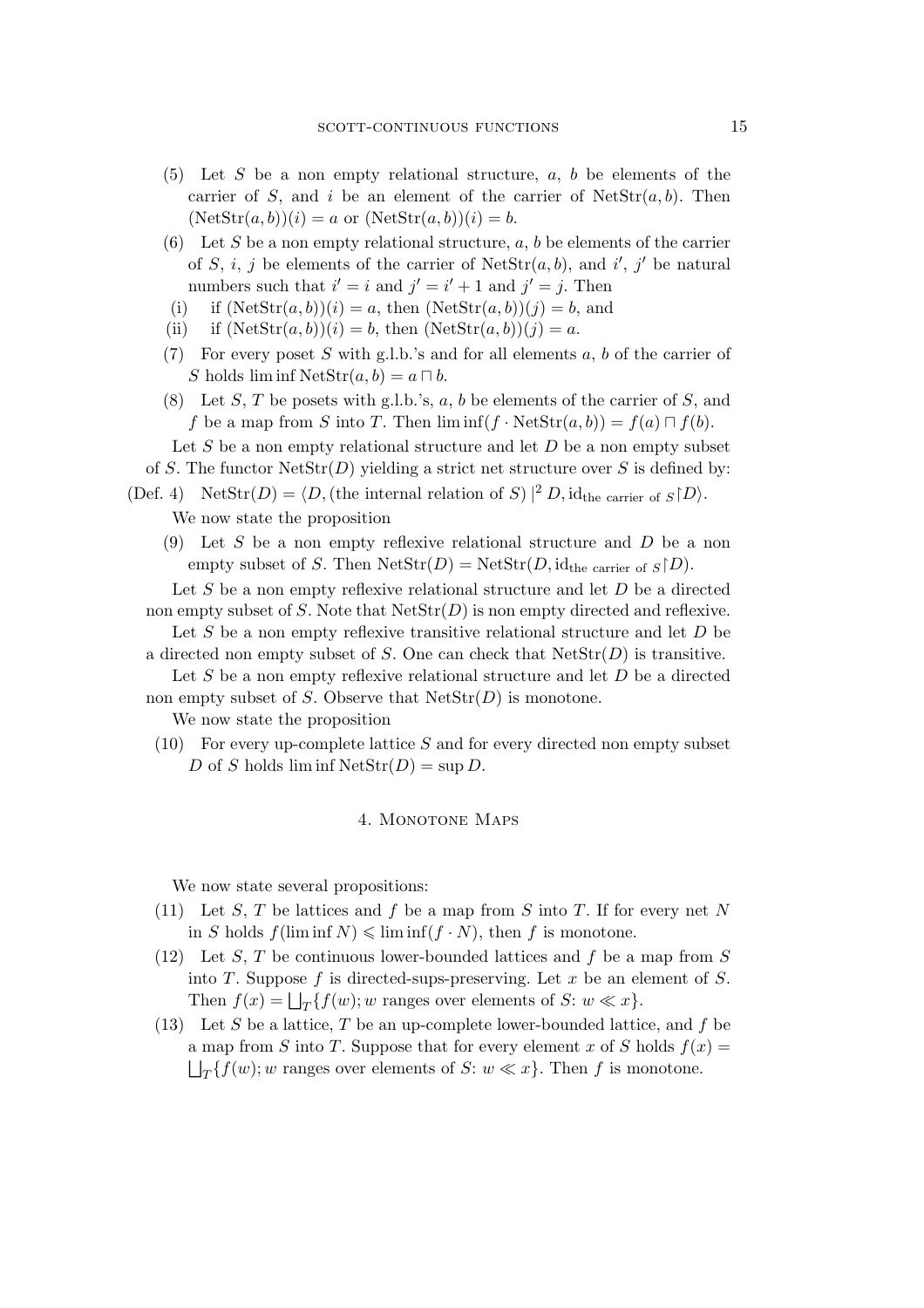## 16 ADAM GRABOWSKI

- (14) Let S be an up-complete lower-bounded lattice, T be a continuous lowerbounded lattice, and  $f$  be a map from  $S$  into  $T$ . Suppose that for every element x of S holds  $f(x) = \bigsqcup_T {f(w)}; w$  ranges over elements of S:  $w \ll$ x<sup>*}*</sup>. Let x be an element of S and y be an element of T. Then  $y \ll f(x)$  if and only if there exists an element w of S such that  $w \ll x$  and  $y \ll f(w)$ .
- (15) Let  $S$ ,  $T$  be non empty relational structures,  $D$  be a subset of  $S$ , and  $f$ be a map from  $S$  into  $T$ . Suppose that
	- (i) sup *D* exists in S and sup  $f^{\circ}D$  exists in T, or
	- (ii)  $S$  is complete and antisymmetric and T is complete and antisymmetric.

If f is monotone, then  $\sup(f^{\circ}D) \leq f(\sup D)$ .

- (16) Let  $S$ ,  $T$  be non empty reflexive antisymmetric relational structures,  $D$ be a directed non empty subset of  $S$ , and  $f$  be a map from  $S$  into  $T$ . Suppose sup D exists in S and sup  $f^{\circ}D$  exists in T or S is up-complete and T is up-complete. If f is monotone, then  $\sup(f^{\circ}D) \leq f(\sup D)$ .
- (17) Let S, T be non empty relational structures, D be a subset of S, and  $f$ be a map from  $S$  into  $T$ . Suppose that
	- (i) inf D exists in S and inf  $f^{\circ}D$  exists in T, or
	- (ii)  $S$  is complete and antisymmetric and T is complete and antisymmetric.
		- If f is monotone, then  $f(\inf D) \leq \inf(f^{\circ} D)$ .
- (18) Let S, T be up-complete lattices, f be a map from S into T, and N be a monotone non empty net structure over S. If f is monotone, then  $f \cdot N$ is monotone.

Let S, T be up-complete lattices, let f be a monotone map from S into T, and let N be a monotone non empty net structure over S. Observe that  $f \cdot N$ is monotone.

The following two propositions are true:

- (19) Let S, T be up-complete lattices and f be a map from S into T. Suppose that for every net N in S holds  $f(\liminf N) \leq \liminf (f \cdot N)$ . Let D be a directed non empty subset of S. Then  $\sup(f^{\circ}D) = f(\sup D)$ .
- (20) Let S, T be complete lattices, f be a map from S into T, N be a net in  $S, j$  be an element of the carrier of  $N$ , and  $j'$  be an element of the carrier of  $f \cdot N$ . Suppose  $j' = j$ . Suppose f is monotone. Then  $f(\bigcap_{S} \{N(k); k\})$ ranges over elements of the carrier of  $N: k \geq j$ })  $\leq \lceil \frac{1}{T} \{ (f \cdot N)(l); l \text{ ranges}} \}$ over elements of the carrier of  $f \cdot N : l \geqslant j'$ .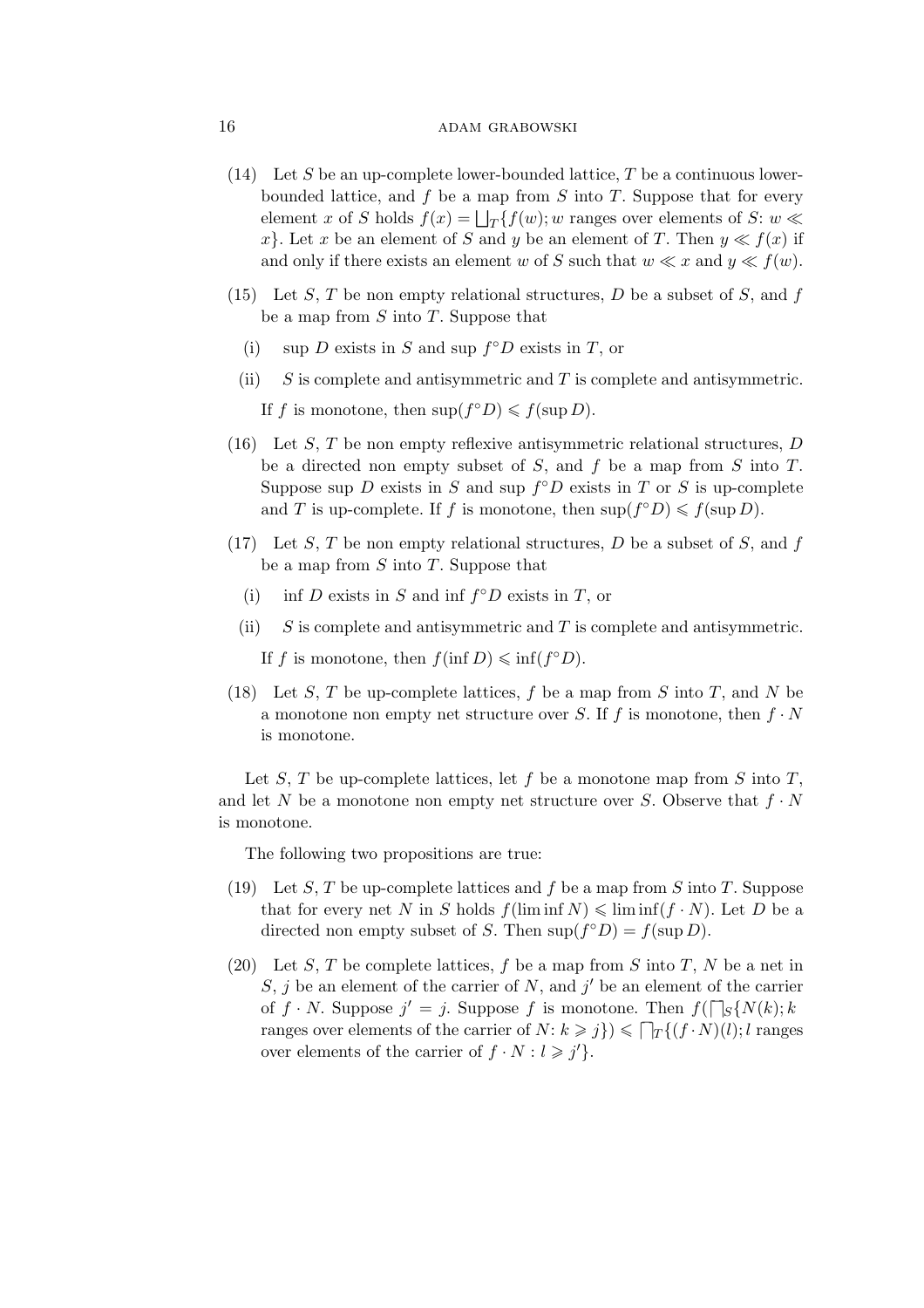5. Necessary and Sufficient Conditions of Scott-continuity

We now state two propositions:

- (21) Let S, T be complete Scott top-lattices and f be a map from S into T. Then f is continuous if and only if for every net N in S holds  $f(\liminf N) \leqslant \liminf(f \cdot N).$
- (22) Let S, T be complete Scott top-lattices and f be a map from S into T. Then  $f$  is continuous if and only if  $f$  is directed-sups-preserving.

Let  $S$ ,  $T$  be complete Scott top-lattices. Observe that every map from  $S$  into T which is continuous is also directed-sups-preserving and every map from S into T which is directed-sups-preserving is also continuous.

One can prove the following propositions:

- (23) Let S, T be continuous complete Scott top-lattices and f be a map from S into T. Then f is continuous if and only if for every element x of S and for every element y of T holds  $y \ll f(x)$  iff there exists an element w of S such that  $w \ll x$  and  $y \ll f(w)$ .
- (24) Let S, T be continuous complete Scott top-lattices and f be a map from S into T. Then f is continuous if and only if for every element x of S holds  $f(x) = \bigsqcup_T \{f(w); w \text{ ranges over elements of } S: w \ll x\}.$
- (25) Let S be a lattice, T be a complete lattice, and f be a map from S into *T*. Suppose that for every element x of S holds  $f(x) = \bigsqcup_{T} \{f(w); w \text{ ranges}$ over elements of S:  $w \leq x \land w$  is compact}. Then f is monotone.
- (26) Let S, T be complete Scott top-lattices and f be a map from S into T. Suppose that for every element x of S holds  $f(x) = \bigsqcup_{T} \{f(w); w \text{ ranges}$ over elements of S:  $w \leq x \land w$  is compact}. Let x be an element of S. Then  $f(x) = \bigsqcup_{T} \{f(w); w \text{ ranges over elements of } S: w \ll x\}.$
- (27) Let S, T be complete Scott top-lattices and f be a map from S into T. Suppose S is algebraic and T is algebraic. Then  $f$  is continuous if and only if for every element x of S and for every element  $k$  of T such that  $k \in \text{the carrier of CompactSublatt}(T)$  holds  $k \leq f(x)$  iff there exists an element j of S such that  $j \in$  the carrier of CompactSublatt(S) and  $j \leq x$ and  $k \leq f(j)$ .
- (28) Let S, T be complete Scott top-lattices and f be a map from S into T. Suppose S is algebraic and T is algebraic. Then  $f$  is continuous if and only if for every element x of S holds  $f(x) = \bigsqcup_{T} \{f(w); w \text{ ranges over elements}\}$ of  $S: w \leq x \land w$  is compact}.

#### **REFERENCES**

[1] Grzegorz Bancerek. The fundamental properties of natural numbers. *Formalized Mathematics*, 1(**1**):41–46, 1990.